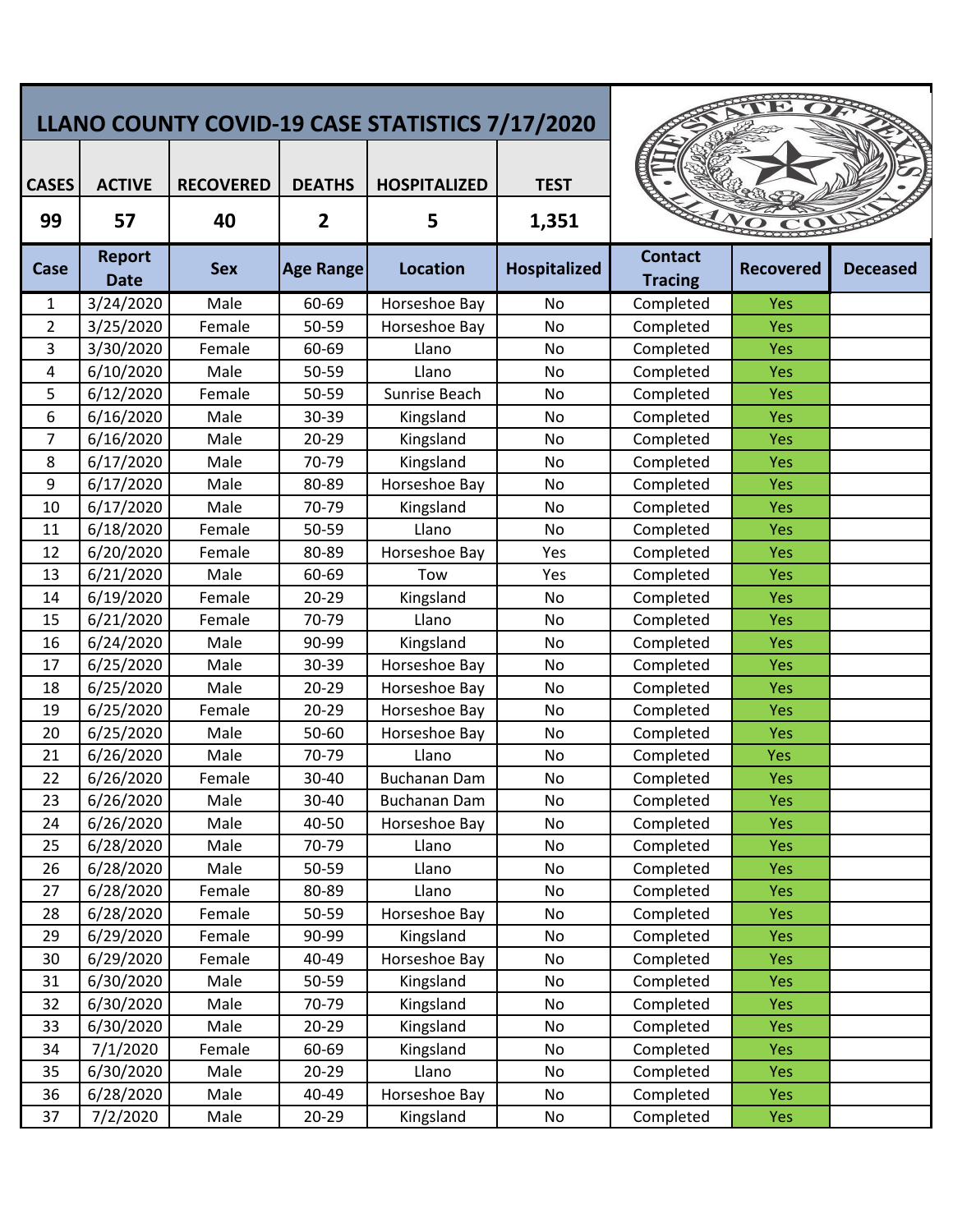| 38 | 7/2/2020  | Female    | 20-29     | Llano               | No  | Completed | Yes       |     |
|----|-----------|-----------|-----------|---------------------|-----|-----------|-----------|-----|
| 39 | 7/2/2020  | Male      | 40-49     | Kingsland           | No  | Completed | Yes       |     |
| 40 | 7/2/2020  | Male      | $20 - 29$ | Horseshoe Bay       | No  | Completed | Yes       |     |
| 41 | 7/2/2020  | Male      | 20-29     | <b>Buchanan Dam</b> | No  | Completed | <b>No</b> |     |
| 42 | 7/3/2020  | Female    | 40-49     | <b>Buchanan Dam</b> | No  | Completed | <b>No</b> |     |
| 43 | 7/4/2020  | Female    | 70-79     | Kingsland           | No  | Completed | <b>No</b> |     |
| 44 | 7/4/2020  | Male      | 70-79     | Kingsland           | No  | Completed | <b>No</b> |     |
| 45 | 7/4/2020  | Female    | 30-39     | Kingsland           | No  | Completed | <b>No</b> |     |
| 46 | 7/4/2020  | Female    | 40-49     | Kingsland           | No  | Completed | <b>No</b> |     |
| 47 | 7/6/2020  | Female    | $20 - 29$ | Horseshoe Bay       | No  | Completed | <b>No</b> |     |
| 48 | 7/6/2020  | Male      | 50-59     | Kingsland           | No  | Completed | <b>No</b> |     |
| 49 | 7/6/2020  | Female    | 50-59     | Kingsland           | No  | Completed | <b>No</b> |     |
| 50 | 7/6/2020  | Male      | $20 - 29$ | Kingsland           | No  | Completed | <b>No</b> |     |
| 51 | 7/7/2020  | Female    | 30-39     | Horseshoe Bay       | No  | Completed | <b>No</b> |     |
| 52 | 7/7/2020  | Male      | 30-39     | Horseshoe Bay       | No  | Completed | <b>No</b> |     |
| 53 | 7/7/2020  | Female    | 20-29     | <b>Buchanan Dam</b> | No  | Completed | <b>No</b> |     |
| 54 | 7/7/2020  | Female    | 30-39     | Buchanan Dam        | No  | Completed | <b>No</b> |     |
| 55 | 7/7/2020  | Male      | 30-39     | Buchanan Dam        | No  | Completed | <b>No</b> |     |
| 56 | 7/8/2020  | Male      | $10 - 19$ | Horseshoe Bay       | No  | Completed | <b>No</b> |     |
| 57 | 7/8/2020  | Female    | 60-69     | Horseshoe Bay       | No  | Completed | <b>No</b> |     |
| 58 | 7/9/2020  | Male      | 50-59     | Kingsland           | No  | Completed | <b>No</b> |     |
| 59 | 7/9/2020  | Female    | $10-19$   | Kingsland           | No  | Completed | <b>No</b> |     |
| 60 | 7/9/2020  | Male      | $20 - 29$ | Horseshoe Bay       | No  | Completed | <b>No</b> |     |
| 61 | 7/9/2020  | Female    | 40-49     | Horseshoe Bay       | No  | Pending   | <b>No</b> |     |
| 62 | 7/10/2020 | Kingsland | 30-39     | Kingsland           | No  | Pending   | <b>No</b> |     |
| 63 | 7/10/2020 | Female    | 70-79     | Horseshoe Bay       | Yes | Completed | <b>No</b> |     |
| 64 | 7/10/2020 | Female    | 30-39     | Kingsland           | No  | Completed | <b>No</b> |     |
| 65 | 7/10/2020 | Male      | 20-29     | Kingsland           | No  | Completed | <b>No</b> |     |
| 66 | 7/11/2020 | Male      | 30-39     | Kingsland           | No  | Pending   | <b>No</b> |     |
| 67 | 7/11/2020 | Female    | 50-59     | Kingsland           | No  | Pending   | <b>No</b> |     |
| 68 | 7/11/2020 | Male      | 50-59     | Kingsland           | No  | Pending   | <b>No</b> |     |
| 69 | 7/11/2020 | Female    | $10 - 19$ | Horseshoe Bay       | No  | Pending   | <b>No</b> |     |
| 70 | 7/11/2020 | Female    | $10 - 19$ | Horseshoe Bay       | No  | Pending   | <b>No</b> |     |
| 71 | 7/11/2020 | Female    | 30-39     | Kingsland           | No  | Pending   | <b>No</b> |     |
| 72 | 7/11/2020 | Male      | 30-39     | Kingsland           | No  | Pending   | <b>No</b> |     |
| 73 | 7/11/2020 | Male      | 80-89     | Horseshoe Bay       | No  | Completed | <b>No</b> | Yes |
| 74 | 7/11/2020 | Female    | 70-79     | Horseshoe Bay       | Yes | Completed | <b>No</b> |     |
| 75 | 7/12/2020 | Female    | 20-29     | Buchanan Dam        | No  | Pending   | <b>No</b> |     |
| 76 | 7/12/2020 | Female    | 60-69     | Buchanan Dam        | No  | Pending   | <b>No</b> |     |
| 77 | 7/12/2020 | Female    | 50-59     | Kingsland           | No  | Pending   | <b>No</b> |     |
| 78 | 7/12/2020 | Female    | 30-39     | Horseshoe Bay       | No  | Pending   | <b>No</b> |     |
| 79 | 7/12/2020 | Female    | $20 - 29$ | Horseshoe Bay       | No  | Pending   | <b>No</b> |     |
| 80 | 7/13/2020 | Male      | 20-29     | Buchanan Dam        | No  | Pending   | <b>No</b> |     |
| 81 | 7/13/2020 | Male      | 40-49     | Buchanan Dam        | No  | Pending   | <b>No</b> |     |
| 82 | 7/13/2020 | Male      | 70-79     | Horseshoe Bay       | Yes | Completed | <b>No</b> |     |
| 83 | 7/13/2020 | Female    | $10 - 19$ | Kingsland           | No  | Pending   | <b>No</b> |     |
| 84 | 7/13/2020 | Male      | $10 - 19$ | Buchanan Dam        | No  | Pending   | <b>No</b> |     |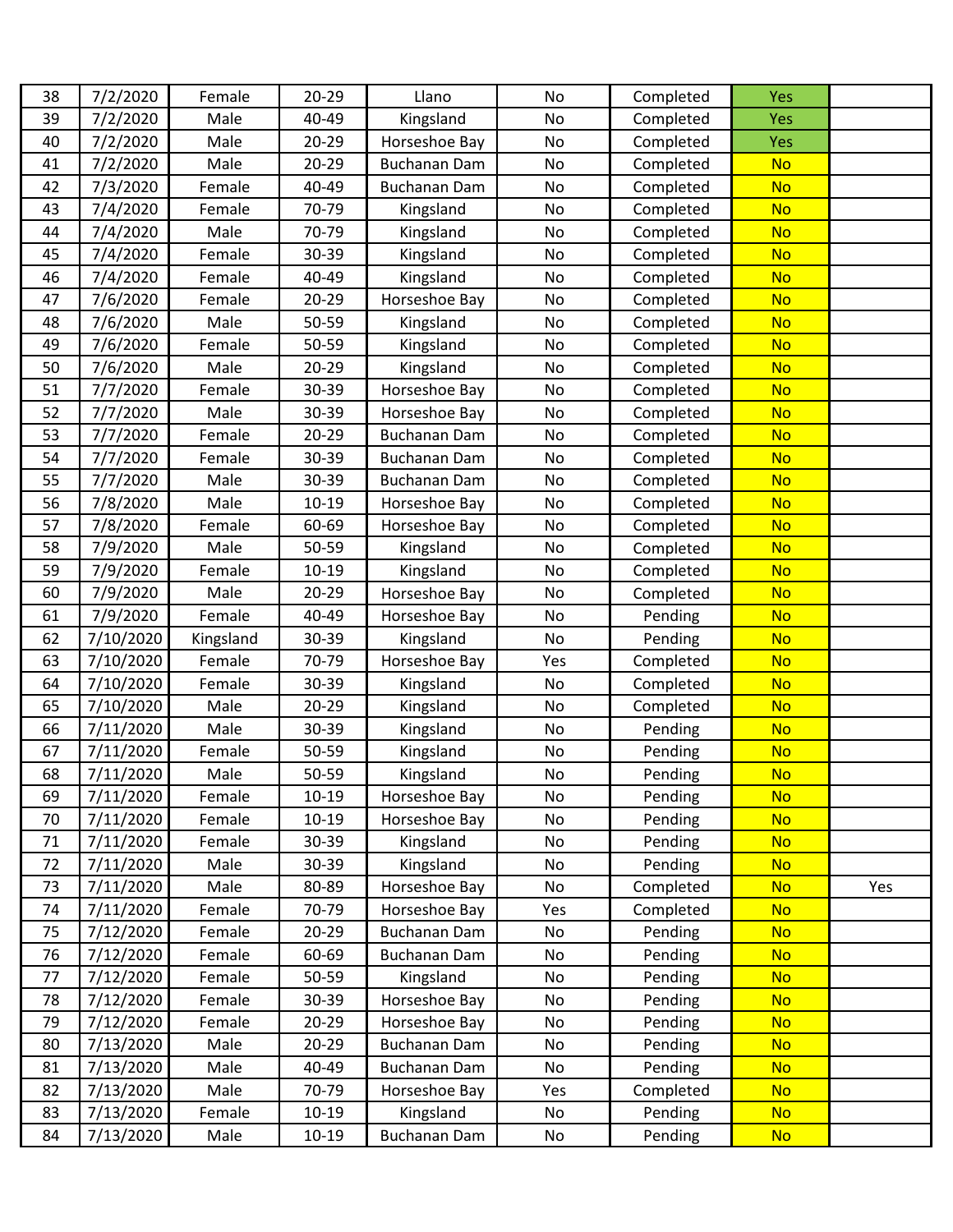| 85 | 7/13/2020 | Male   | $20 - 29$ | Kingsland     | No | Pending   | <b>No</b> |            |
|----|-----------|--------|-----------|---------------|----|-----------|-----------|------------|
| 86 | 7/14/2020 | Female | 50-59     | Kingsland     | No | Completed | <b>No</b> |            |
| 87 | 7/15/2020 | Male   | 80-89     | Horseshoe Bay | No | Completed | <b>No</b> |            |
| 88 | 7/15/2020 | Female | 90-99     | Horseshoe Bay | No | Completed | <b>No</b> | <b>YES</b> |
| 89 | 7/15/2020 | Female | $20 - 29$ | Horseshoe Bay | No | Completed | <b>No</b> |            |
| 90 | 7/15/2020 | Male   | $30 - 39$ | Horseshoe Bay | No | Completed | <b>No</b> |            |
| 91 | 7/15/2020 | Female | 50-59     | Horseshoe Bay | No | Completed | <b>No</b> |            |
| 92 | 7/10/2020 | Female | $20 - 29$ | HSB.          | No | Completed | <b>No</b> |            |
| 93 | 7/10/2020 | Male   | 40-49     | Buchanan Dam  | No | Completed | <b>No</b> |            |
| 94 | 7/10/2020 | Female | 30-39     | Horseshoe Bay | No | Completed | <b>No</b> |            |
| 95 | 7/10/2020 | Male   | 30-39     | Horseshoe Bay | No | Completed | <b>No</b> |            |
| 96 | 7/17/2020 | Female | 50-59     | Kingsland     | No | Completed | <b>No</b> |            |
| 97 | 7/17/2020 | Female | 70-79     | Llano         | No | Completed | <b>No</b> |            |
| 98 | 7/17/2020 | Male   | 30-39     | Kingsland     | No | Completed | <b>No</b> |            |
| 99 | 7/16/2020 | Female | $20 - 29$ | Kingsland     | No | Completed | <b>No</b> |            |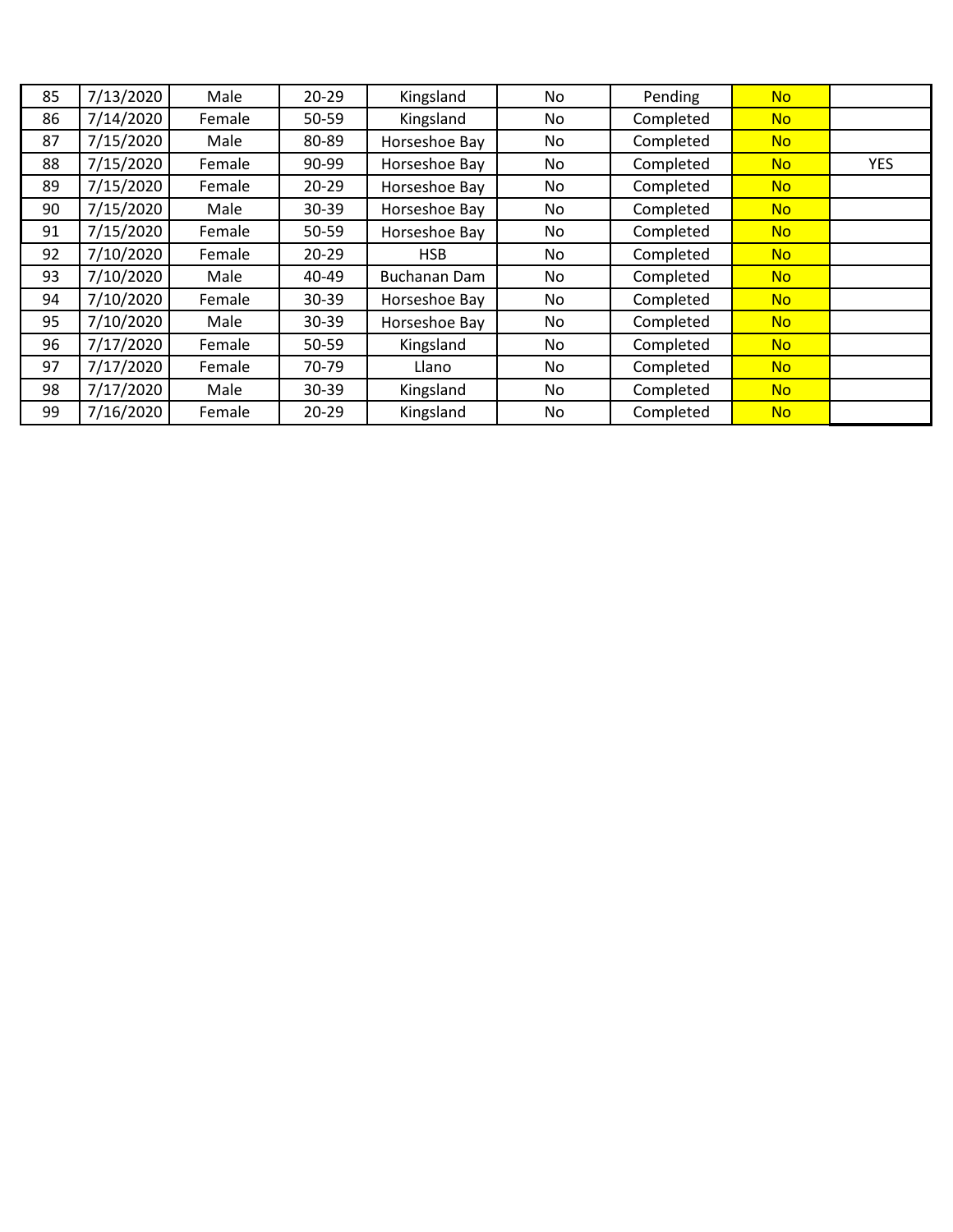**CONTRACTOR**